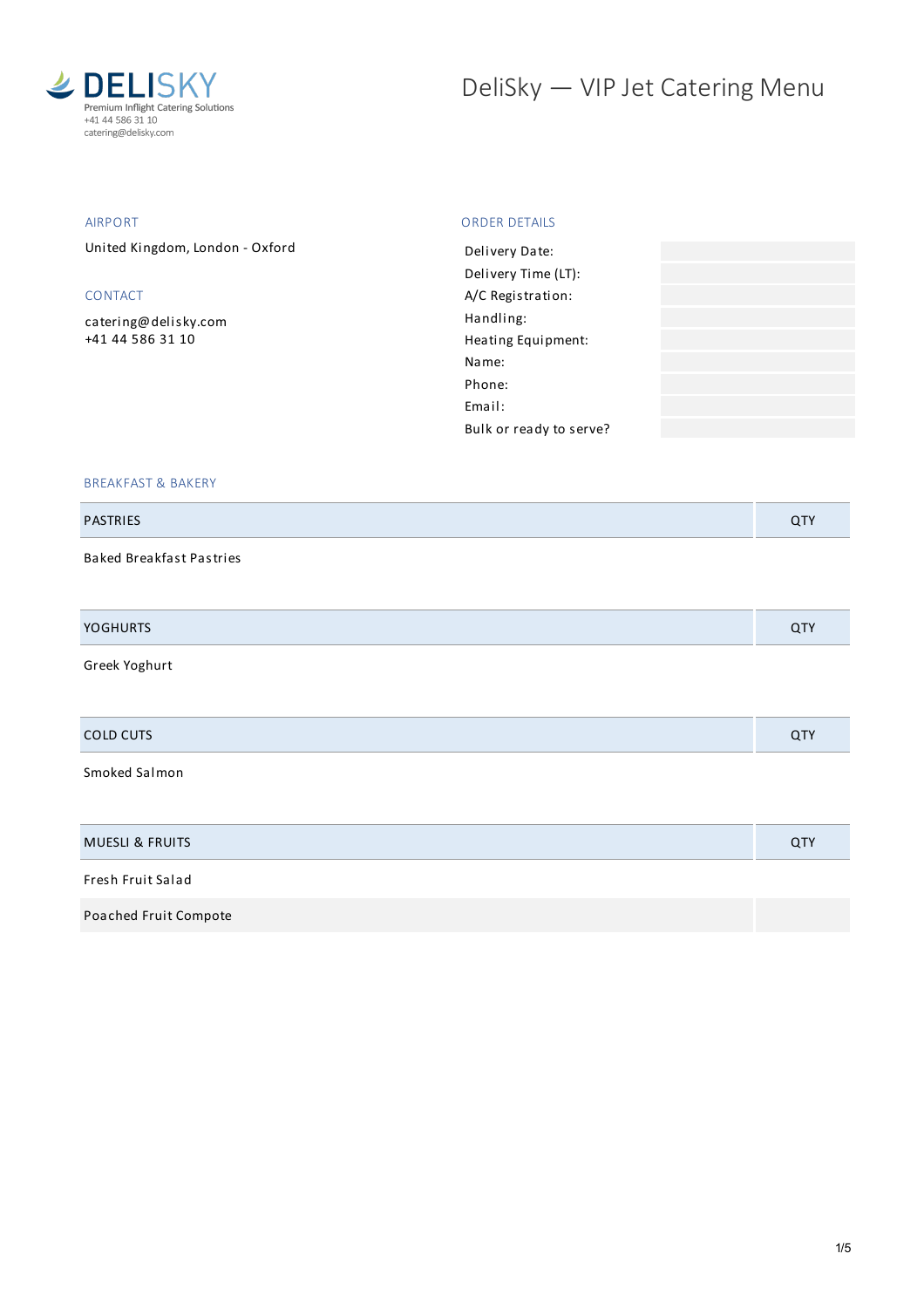| <b>HOT BREAKFAST</b>                 | <b>QTY</b> |
|--------------------------------------|------------|
| Omelette                             |            |
| Omelette with Smoked Salmon          |            |
| Omelette with Truffle                |            |
| Scrambled Eggs                       |            |
| Scrambles Eggs with Smoked Salmon    |            |
| Scrambled Eggs with Truffle          |            |
| Sausages                             |            |
| Smoked Bacon                         |            |
| Hash Browns                          |            |
| Sauteed New Potatoes                 |            |
| Mushrooms                            |            |
| <b>Grilled Tomato</b>                |            |
| <b>Baked Beans</b>                   |            |
| <b>Black Pudding</b>                 |            |
| White Pudding                        |            |
| Smoked Haddock Kedgeree              |            |
|                                      |            |
| <b>COLD BREAKFAST SETS</b>           | QTY        |
| <b>Breakfast Continental Platter</b> |            |

| <b>HOT BREAKFAST SETS</b> |  |
|---------------------------|--|
|---------------------------|--|

Plated Full English Breakfast

COLD MEALS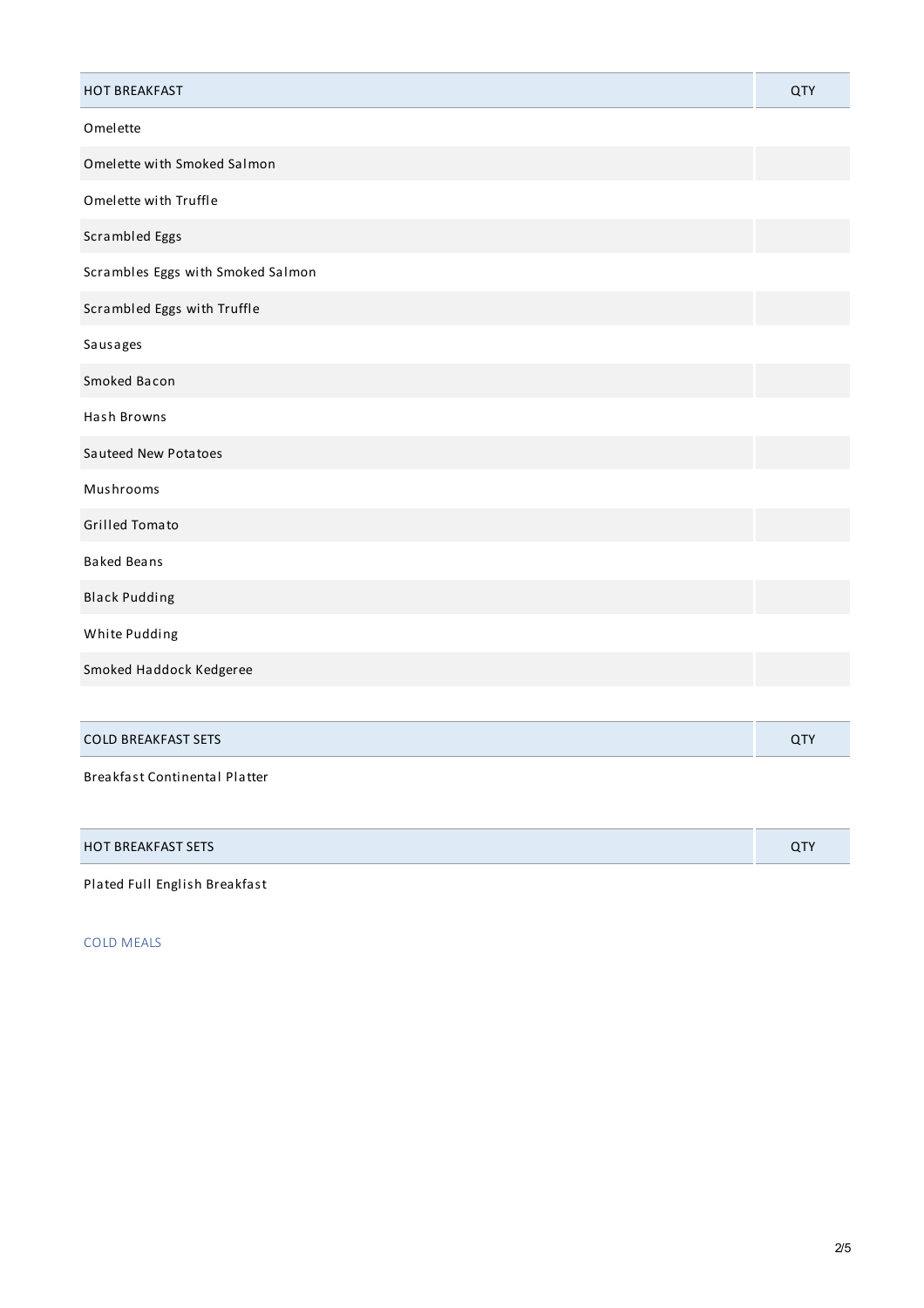| <b>STARTERS</b>          | QTY |
|--------------------------|-----|
| Gin Cured Salmon         |     |
| Heritage Beetroot        |     |
| Potted Duck              |     |
| Seared Tuna              |     |
| Dressed Crab             |     |
| Pear, Chicory and Walnut |     |
| Smoked Mackerel          |     |
| Prawn Cocktail           |     |
| Ham Hock and Rabbit      |     |
| Aged Feta                |     |
| Air Dried Ham            |     |
| Venison Carpaccio        |     |
|                          |     |

| <b>PLATTERS</b>                | QTY |
|--------------------------------|-----|
| Antipasti Platter              |     |
| Charcuterie Platter            |     |
| Ploughmans Platter, Per Person |     |
| Seafood Platter                |     |
|                                |     |

Smoked Fish Platter

| <b>SALADS</b>             | QTY |
|---------------------------|-----|
| Caesar Salad              |     |
| Caesar Salad with Chicken |     |
| Caesar Salad with Salmon  |     |
| Nicoise Salad             |     |
| Baby Mozzarella Salad     |     |
| Freekeh Salad             |     |
| English Garden Salad      |     |
| Edamame and Noodle Salad  |     |
| Roast Beef Salad          |     |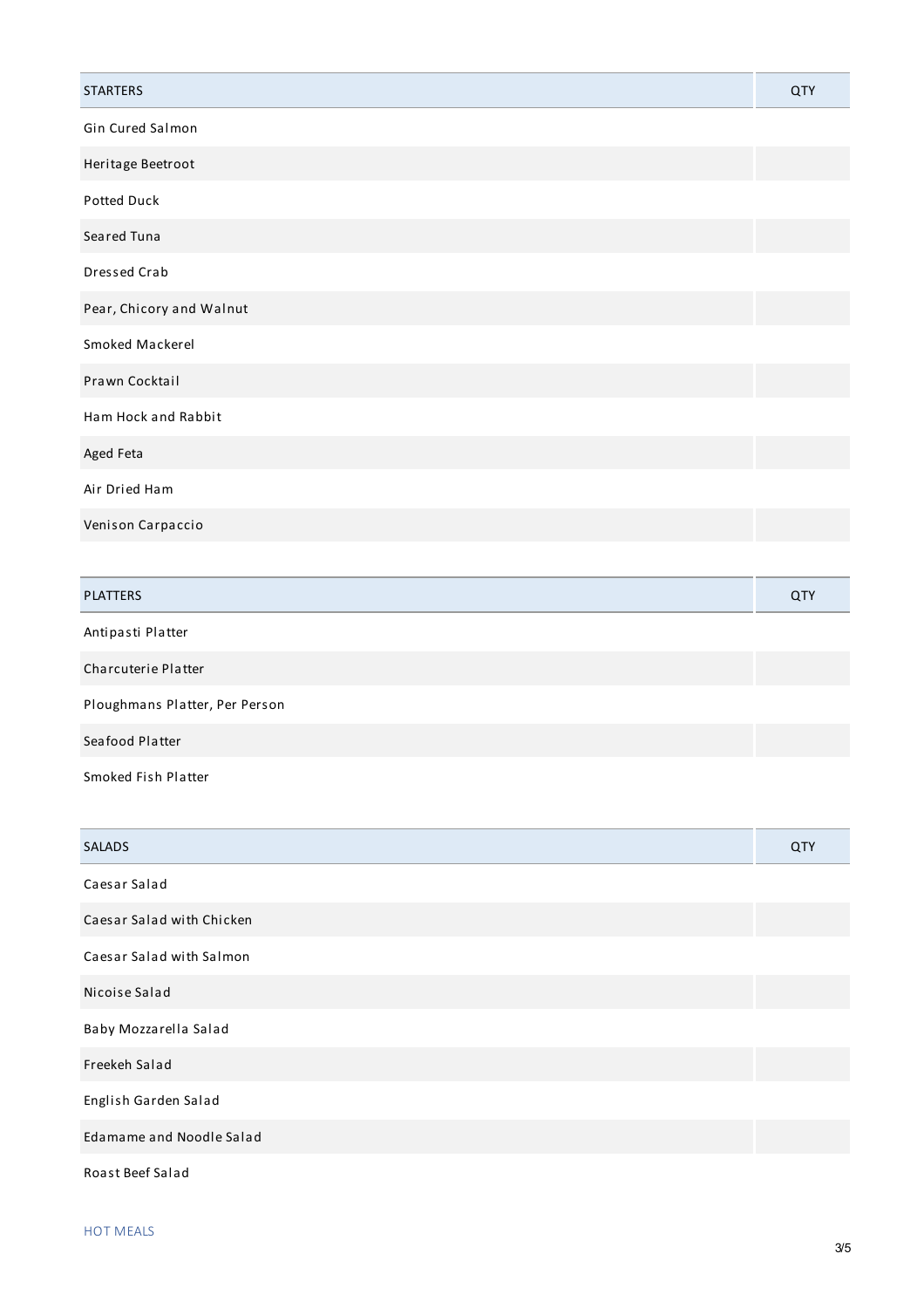| <b>SNACKS &amp; STARTERS</b> |  |
|------------------------------|--|
| Tandoori Chicken             |  |

Grilled Asparagus

| MAIN DISHES - MEAT           | QTY        |
|------------------------------|------------|
| <b>Braised Pork Cheeks</b>   |            |
| Pork Rib-Eye                 |            |
| Char Sui Pork Belly          |            |
| Venison Sausages             |            |
| Shoulder of Lamb             |            |
| Lamb Tagine                  |            |
| Leg of Lamb                  |            |
| <b>Braised Ox Cheeks</b>     |            |
| Beef Massaman Curry          |            |
| Beef Lasagne                 |            |
| <b>BBQ Brisket</b>           |            |
| <b>Beef Fillet</b>           |            |
|                              |            |
| MAIN DISHES - FISH & SEAFOOD | <b>QTY</b> |
| Fish Pie                     |            |
| Hake                         |            |
| <b>Stone Bass</b>            |            |
| Spiced Salmon                |            |
| King Prawn and Monkfish      |            |
| <b>Steamed Turbot</b>        |            |
|                              |            |
| MAIN DISHES - POULTRY        | QTY        |
| Pan-fried Chicken Breast     |            |
| Chicken Yakitori             |            |

Chicken and Parma Ham

Confit Duck Leg